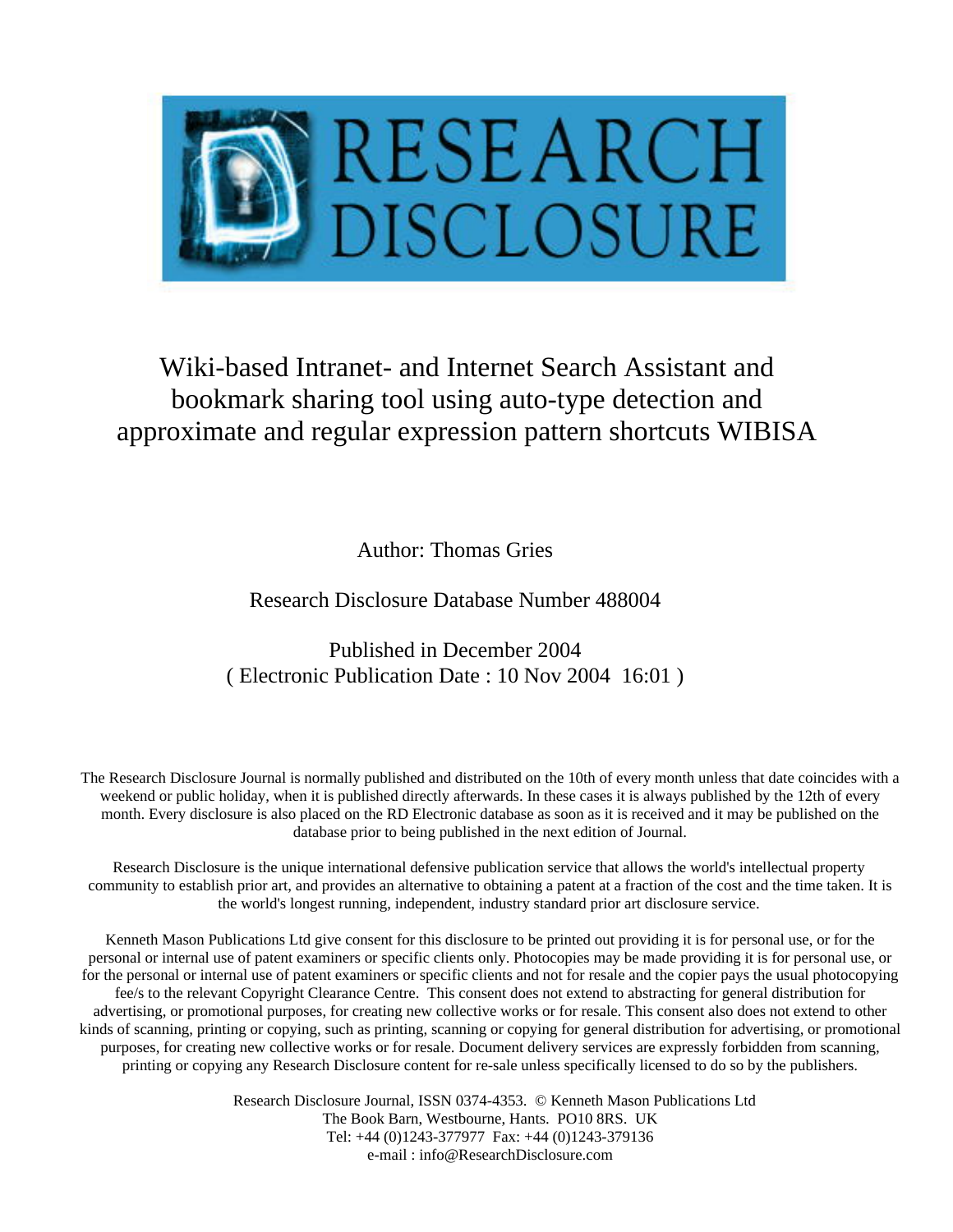# Wiki-based Intranet- and Internet Search Assistant and bookmark sharing tool using auto-type detection and approximate and regular expression pattern shortcuts WIBISA

Proposed International Patent Classification: IPC G06F17/30

### **SUMMARY**

A "wiki"-based Intranet- and Internet Search Assistant and bookmark sharing tool is disclosed which uses auto-type detection methods and/or approximate pattern matching and/or regular expression pattern matching and/or exact pattern matching for mixed alpha-numeric user inputs. The inputs can either be in one-part-form consisting of one word, an abbreviation (shortcut) or even a misspelling (typo) thereof for a wanted service or of two-part form consisting of a word, an abbreviation (shortcut) or a misspelling thereof for a wanted service followed by one or several search items to be sent to that wanted service. The Search Assistant uses a sequence of decisions to find a first match and transfers the users' input to the service corresponding to the first match. The decision where to forward the users' query depends on results of queries against tables, decision trees, hashes or databases, regular expressions or against page names of one or many "wikis", the contents of the tables, decision trees, hashes, databases, regular expressions or wikis being dynamically changeable by a user community using the "wiki-principle" wherein any user can create or change any table, decision tree, hash or database entry and pages on the wikis from anywhere and at any time, and all changes are logged to prevent vandalism. The benevolent attitude of the majority of users is foreseen to draw correspondences between shortcuts and wanted services to a stable equilibrium, so that wanted services will become the most wanted services for a shortcut after a while. An administrator can clean and prune the tables by using special secret commands.

### **DESCRIPTION**

The disclosure describes a method software or apparatus hardware for guiding requests (one item or word) and search queries (two or more items or words) of human or artificial systems such as computers or robots - herein collectively called USER - by forwarding their requests or search queries comprising characters, digits, binary digits

herein called QUERYSTRING, which comprises either a single word SHORTCUT or a word SHORTCUT followed by one or several pairs of character SEPARATOR and one or several words SEARCHITEM(S) := http://wibisa/SHORTCUT **QUERYSTRING**  $:=$  http://wibisa/SHORTCUT:SEARCHITEM(S)

as quickly as possible to the most suited target service realised by means or methods of a socalled service SERVER, addressable and identified by a so-called UNIFORM RESOURCE IDENTIFIER URI according to RFC2396 [1] using the Internet Protocol or another method for transmitting information and is characterised by performing the method steps or by means performing the method steps in the sequence or in a different sequence of the steps of

#### **WIBISA-DIRECT:** a)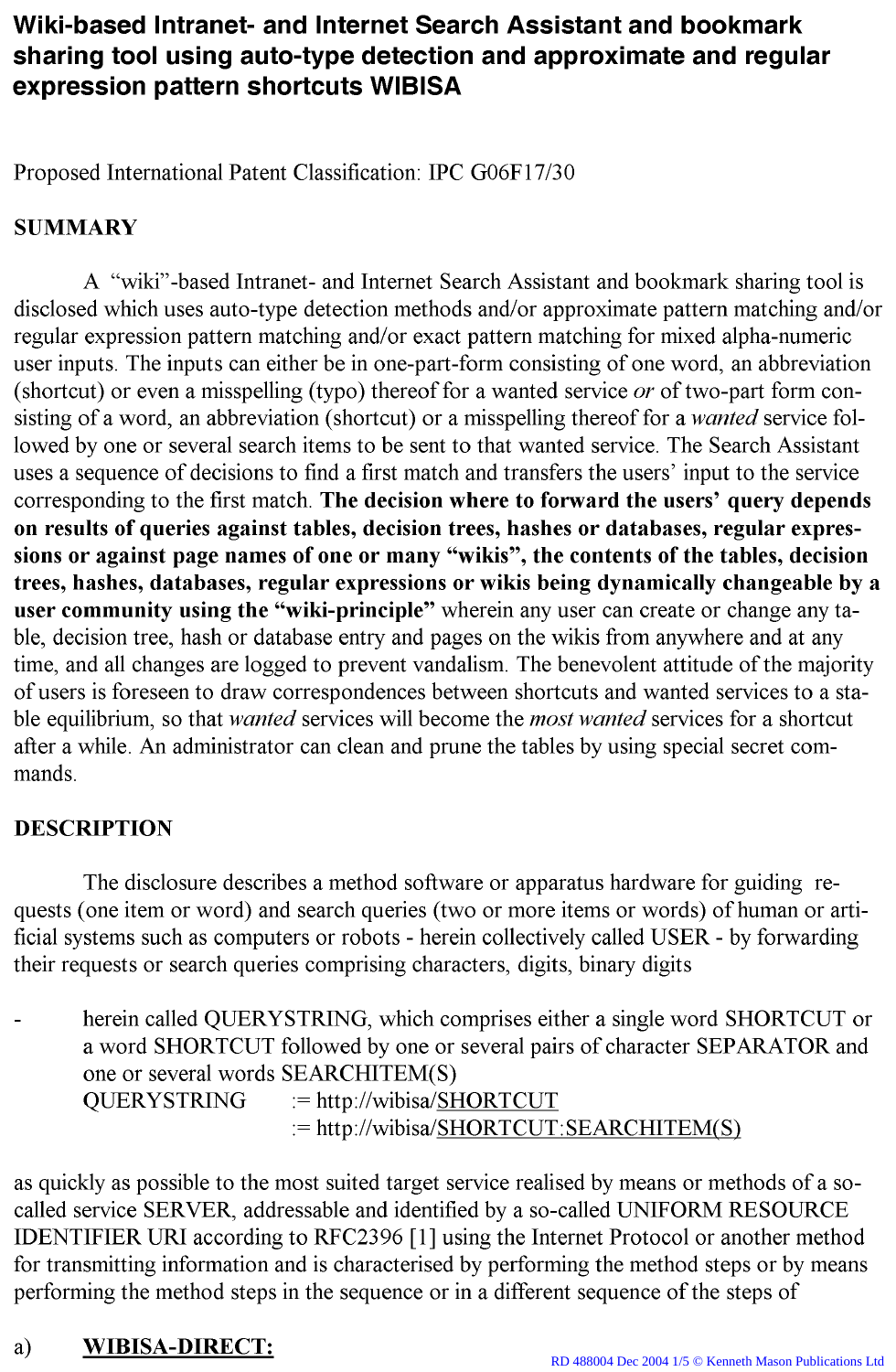if the QUERYSTRING has the format of an Internet address pattern URIPATTERN in conformity with RFC2396, it immediately forwards the action to the service denoted by QUERYSTRING determined to be a URIPATTERN, and optionally stores the sodetermined correspondence QUERYSTRING, USER, URIPATTERN, TIME/DATE in a first protocol log file or database and counts the access, and then stops executing by not performing the following steps,

#### **WIBISA-PREFIX-AP/RE** (approximate/regular expression):  $b)$

if the condition of a) is not fulfilled, then performing a first search in a first table, tree, hash or database PREFIXTABLE with an approximate [2] or exact matching or "regular expression" RE [3] algorithm for the said SHORTCUT, the table realising a correspondence between a first subset PREFIXES of possible SHORTCUTS and a first plurality of service addresses called PREFIXURI, which addresses might also be present in one or more of the other tables of the disclosed method or apparatus, wherein each of the SHORTCUTS has a corresponding PREFIXURI matching in approximate or exact bounds, and immediately forwarding the request QUERYSTRING of the USER to the said service denoted by PREFIXURI if a match between the SHORTCUT and one of the PREFIXES is found and optionally storing the sodetermined correspondence between QUERYSTRING, USER, PREFIXURI, TIME/DATE in the first log file or database and counting the access to the first table, and then stops executing by not performing the following steps,

#### WIBISA-SHORTCUT-AP/RE/SC  $\mathbf{c})$

### (approximate/regular expression/shortcut detection):

if no matches were found while performing the search steps of a) and b), then performing a second search in a second table, tree, hash or database ALIASTABLE with an approximate or exact matching or regular expression algorithm for the said SHORT-CUT, the table realising a correspondence between a second subset ALIASES of possible SHORTCUTS and a second plurality of service addresses called ALIASURI, which addresses might also be present in one or more of the other tables of the disclosed method or apparatus, wherein each of the second SHORTCUTS has a corresponding ALIASURI matching in approximate or exact bounds, and as soon as a match is found then immediately forwarding the request QUERYSTRING of the USER to the said service ALIASURI and optionally storing the correspondence between QUERYSTRING, USER, ALIASURI, TIME/DATE in the first log file or database and counting the access to the second table, and then stops executing by not performing the following steps;

#### WIBISA-ATD/RE (auto-type detection/regular expression):  $\mathbf{d}$

if no matches were found while performing the search steps of a) to c), then performing a third search in a third table, tree, hash or database AUTO-TYPE-DETECTION RULES [4] realised by evaluating a set of stored "regular expressions" which define a plurality of regular expression rules RE for the character properties PATTERN of the characters which the QUERYSTRING composes of, the said plurality of rules corresponding and matching to a third plurality of service addresses called ATDSERVER-URI, which addresses might also be present in one or more of the other tables of the disclosed method or apparatus, and as soon as one of the regular expression rules RE matches the PATTERN then immediately forwarding the QUERYSTRING of the USER to the said service ATDSERVERURI and optionally storing the so-determined correspondence between QUERYSTRING, USER, ATDSERVERURI, PATTERN, RE, TIME/DATE in the first log file or database and counting the access to the third table, and then stops executing by not performing the following steps;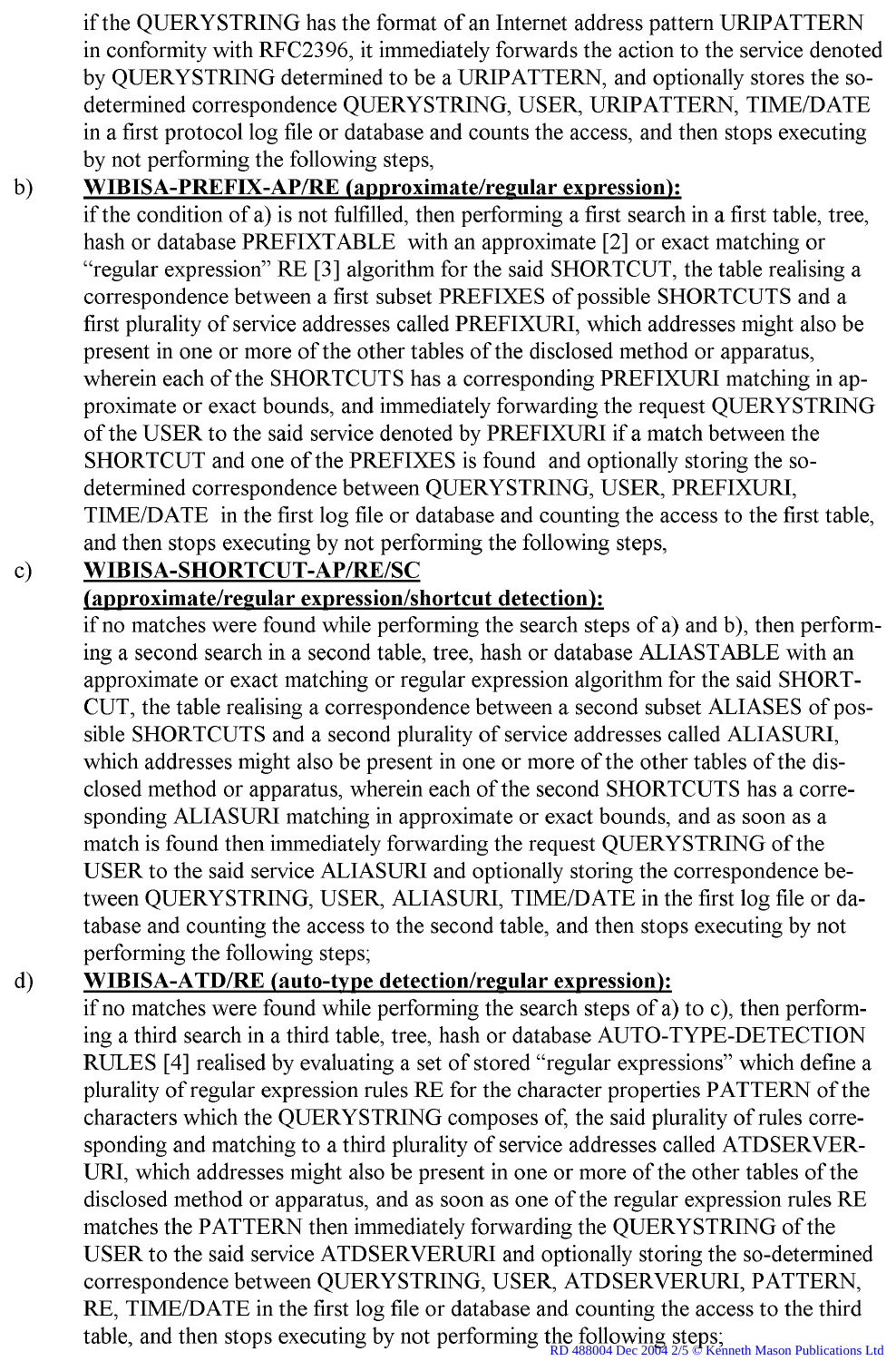WIBISA-AUTOWIKI-AP/RE/SC (approximate/regular expression/shortcut): e) if no matches were found while performing the search steps of a) to d), then performing a fourth search with an approximate or exact matching or regular expression algorithm for the said QUERYSTRING or SHORTCUT in a fourth table WIKIPAGE-NAMES comprising of Internet or Intranet page names and addresses WIKIURI which are page names and addresses of one or many so-called "wikis", a "wiki" [5] being a dynamic or static set of Internet or Intranet pages which can quickly be created and modified by every USER being member of a limited or unlimited group of USER, which said addresses WIKIURI might also be present in one or more of the other tables of the disclosed method or apparatus, wherein said wiki page creations or modifications are logged in a second log file usually belonging to the wiki, and if a matching PAGENAME is found in the fourth table WIKIPAGENAMES, then accessing the wiki page approximately or exactly matching the QUERYSTRING or SHORTCUT and optionally storing the so-determined correspondence between QUERYSTRING, USER, PAGENAME, WIKIURI, TIME/DATE in the first protocol log file or database and counting the accesses to the fourth table, and then stops executing by not performing the next steps;

#### **WIBISA-USERDEFAULT:**  $f$

if no matches were found while performing the search steps of a) to e), then forwarding the QUERYSTRING of the USER to a default service USERDEFAULTURI, this service being permanently determined by the USER but changeable at his/her discretion, wherein the definition and storage of the USERDEFAULTURI is accomplished by means and methods of storing information at the USER premises or at another arbitrary place such as in form of a data file and/or in form of a so-called COOKIE and/or in form of an entry in a database and/or by means and in form of a wiki-page, which every USER being member of a limited or unlimited group of USER can quickly create or modify, the changes being logged, and optionally storing the so-determined correspondence between QUERYSTRING, USER, USERDEFAULTURI, TIME/DATE in the first protocol log file or database and counting this event, and then stops executing by not performing the next step;

#### **WIBISA-DEFAULT:**  $g)$

if no matches were found while performing the search steps of a) to f), then forwarding the QUERYSTRING to a default service DEFAULTURI which can be any arbitrary target service such as a search or translation engine, but preferably is an Intra- or Internetserver which looks up a telephone book or a similar address repository for the one SEARCHITEM and optionally storing the so-determined correspondence between QUERYSTRING, USER, DEFAULTURI, TIME/DATE in the first protocol log file or database and counting this event, and then stops executing,

wherein the most suited service is determined by the first match while performing the steps a) to g) in sequence, the algorithm being dynamically controlled by the dynamic contents of the first table PREFIXTABLE, the second table AUTO-TYPE-DETECTION RULES, and the third table ALIASTABLE, these tables being realised as one, two or three wiki pages on an Intranet or on the Internet, so that every USER being member of a limited or unlimited group of USER can quickly create or modify one or any of the tables, and can therefore determine for all USERs the way the disclosed method or apparatus assists or guides the requests to the most suited target service, all changes to the tables being logged, and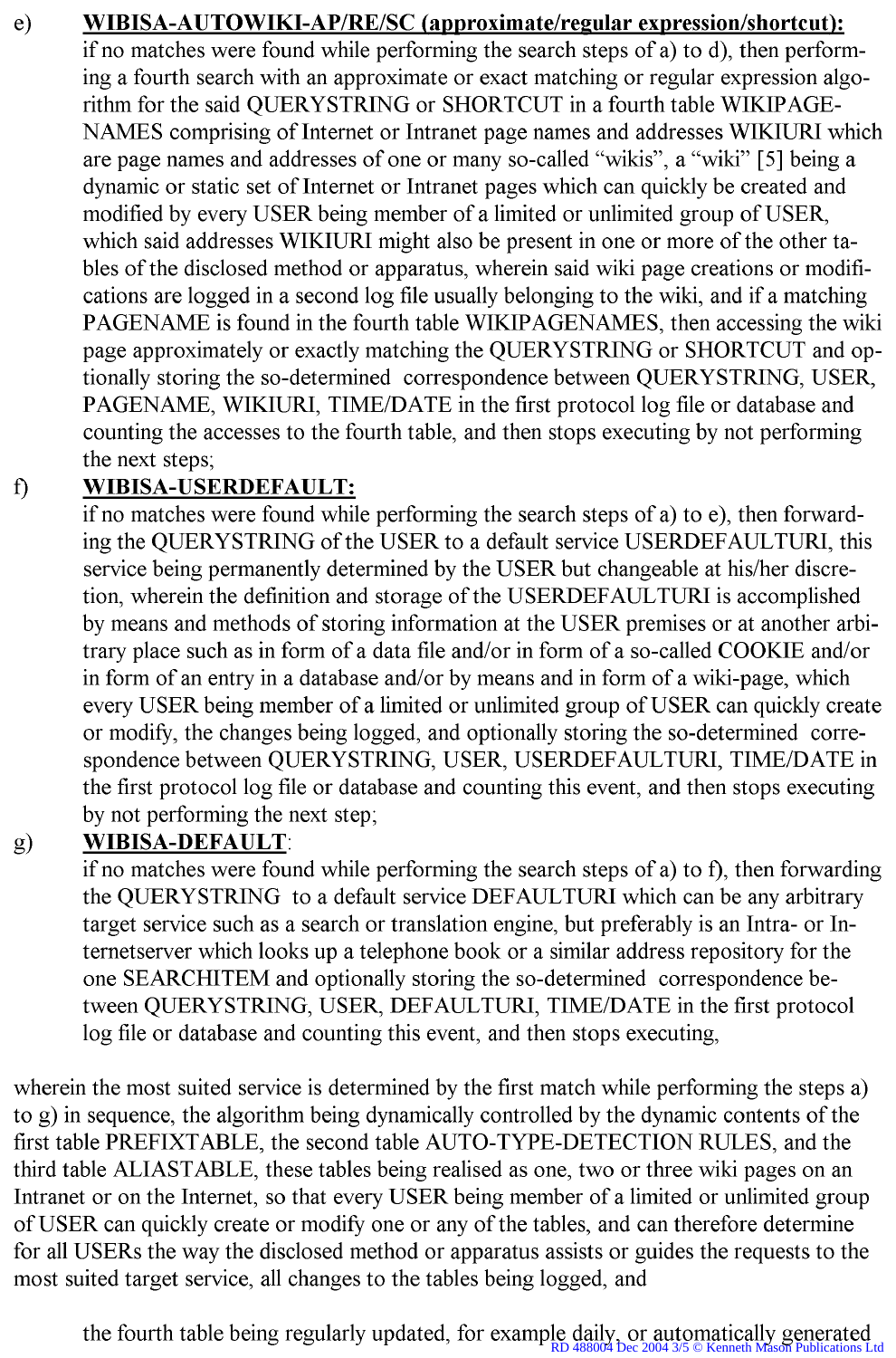by a scheduler, or non-automatically by demand, by accessing and indexing all "wiki" or "wikis" pages and their page names, and wherein

the optional SEARCHITEM(S) comprised in the QUERYSTRING might be transformed, modified, or translated by the disclosed method or apparatus in order fit exactly the input format or the interface required by the said determined most suited target service, the input format might differ from the format a USER is used to.

It is expressly and unambiguously disclosed, that the steps a), b), c), d), e), f), g) can also be performed in any other order, differing from the order mentioned above, which could lead to a different prioritisation between the stored shortcuts and the corresponding services.

The table entries PREFIXURI and ALIASURI, which are formatted as UNIFIED RE-SOURCE IDENTIFIERS URI, can also recursively refer back to the disclosed method or apparatus in that a QUERYSTRING is searched in a first run and matches in one of the steps b) to g) to an entry QUERYSTRING' corresponding to a PREFIXURI or ALIASURI which in sequence executes the steps a) to f) again with that modified QUERYSTRING'. The recursion can be realised internally without the QUERYSTRING' leaving the method or apparatus in a recursive call or recursive calls. The numbers of recursions need to be counted and limited internally to a reasonable small number to avoid infinite loops. This is the only event, that the disclosed method or apparatus cannot assist the USER and needs to issue an error message to the USER. As an alternative to the error message, the processing could continue with step f).

It is also disclosed to implement an optional detection of the USER computer name or another USER identifier which allows the method or apparatus to work only with a subset of all stored table entries. This advantageously realises a user-dependent search assistant in that it hides certain entries for certain users and enables or disables visibility and action of the one or other entry for them.

The PREFIXTABLE is preferably an intrinsic part of the method or apparatus and contains at least partially unchangeable correspondences between PREFIXES and PREFIX-URIs to assure a basic functionality even in the case of destroyed or unavailable other tables. Optional entries in this PREFIXTABLE, which are not visible to certain USERs, can be used for remote control, debugging, administration and maintenance, such as to start a listing of all entries of all tables in the order they are processed, or to trace what table entries would match an QUERYSTRING X, or to change the visibility and action mode of certain table entries for the certain users as explained above.

References and prior art:

- $[1]$ Uniform Resource Identifiers (URI) RFC2396. http://www.faqs.org/rfcs/rfc2396.html
- Approximate GREP. http://webglimpse.org; http://en.wikipedia.org/wiki/AGREP  $\lceil 2 \rceil$
- Regular Expression (RE). http://en.wikipedia.org/wiki/Regular expression  $\lceil 3 \rceil$
- Auto-Type Detection. Published in "Definitive Wunschliste 14.02.1997" European  $[4]$ Patent Office, Munich/The Hague/Berlin/Vienna, 1997;
- $[5]$ Wiki. http://en.wikipedia.org/wiki/Wiki

Examples for cases:

http://www.wibisa.org/www.google.org/searchthis a) detecting a URIPATTERN, transforming the searchitem and going there **Kenneth Mason Publications Ltd**